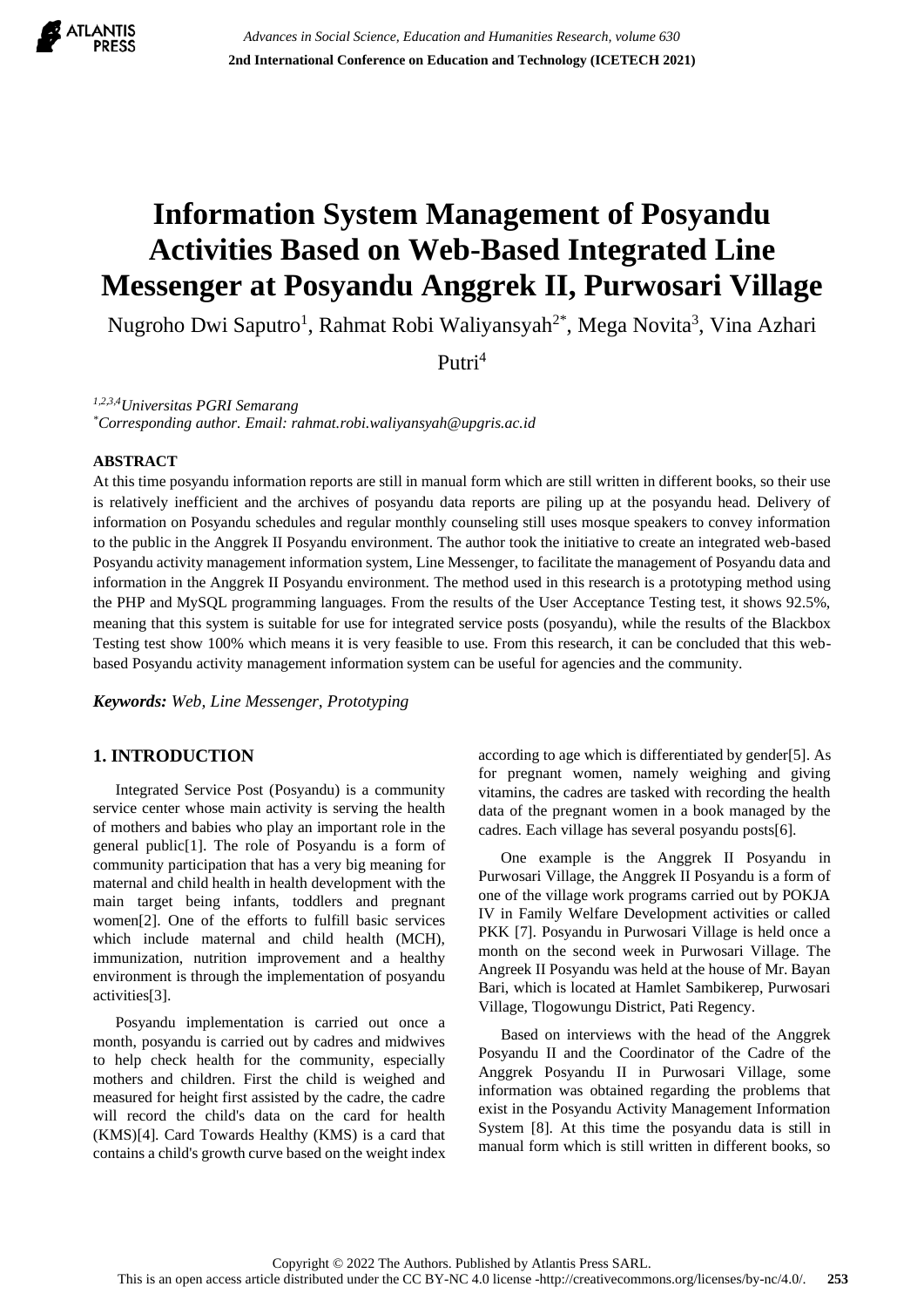its use is relatively inefficient and the archives of posyandu data reports are piling up at the posyandu head[9]. Delivery of information on Posyandu schedules and regular monthly counseling still uses mosque speakers to convey information to the public in the Anggrek II Posyandu environment. Therefore, a system is needed to make it easier to provide information and manage Posyandu data for the community, especially women in Purwosari Village.

#### **2. METHOD**

In this study, the stages carried out by researchers are to facilitate the conduct of research. This system research uses line messenger because line messenger can provide notifications on Broadcast Chat so that information can be shared with all contacts[10]. Line Bot Api has an easier and simpler architecture, the official SDK release supports five programming languages (Java, PHP, and Perl5)[11]. Activities in software development using line messenger are focused on developing models using the Unified Model Language (UML), because they use object-oriented concepts[12]. The following are the hardware and software requirements used in the research, namely[9]:

- 1. Hardware : Laptops with windows (10), 8GB laptop RAM, 100 Mb . computer disk space, Android 8.1 Oreo with Color OS interface.
- 2. Software : The server used by XAMPP with the PHP version & Browsers used by Google Chrome Desktop / Android and Mozilla Firefox.

In designing an integrated web-based posyandu activity management information system, line messenger, there are 5 stages in system development using a prototyping model[10].

1. Needs Collection

The collection of these needs is carried out in 2 stages, namely observation can be seen by observing directly what is happening at the research site. Meanwhile, interviews were conducted with related parties, namely the head of the Posyandu Anggrek II.

2. Building Prototyping

Build prototyping by making designs that focus on presenting the system by making Unified Model Language (UML) designs, namely from use case diagrams, activity diagrams, sequence diagrams, and class diagrams.

3. Prototyping Evaluation

This evaluation is carried out to determine the results of whether the system is in accordance with the wishes of the user or not. Users have tried the integrated web-based Posyandu activity management information system, that the system can be used properly and can make it easier for users to manage posyandu data.

4. Encoding System

The coding of this system is done if the agreed prototyping will be translated into programming languages, namely PHP and MySQL.

5. Testing System

In this system testing stage, after the system has been successfully created, the next step is system testing. System testing is done by user acceptance testing and blackbox testing. User acceptance testing is carried out with system users starting from admins, leaders, and users. While blackbox testing is carried out by experts in the system.

The research flow is a chronological arrangement carried out by a researcher in his research work. The research flow is a continuous methodological structure or relationship[13]. The goal is to keep the focus on the problem and make it easier to achieve the research objectives[14]. It is also hoped that the linkage and sustainability can be maintained at each stage of the research[15]. The following figure 1 is the structure of the research flow that the author designed:



**Figure 1.** Posyandu Activity Management Information System Flowchart

Figure 1 shows the Posyandu Activity Management Information System Flowchart proposed by the researcher. In the data structure of the posyandu information system, starting from start or login, then there is a home page for the initial display of the system, posyandu schedule, registration of infants and toddlers,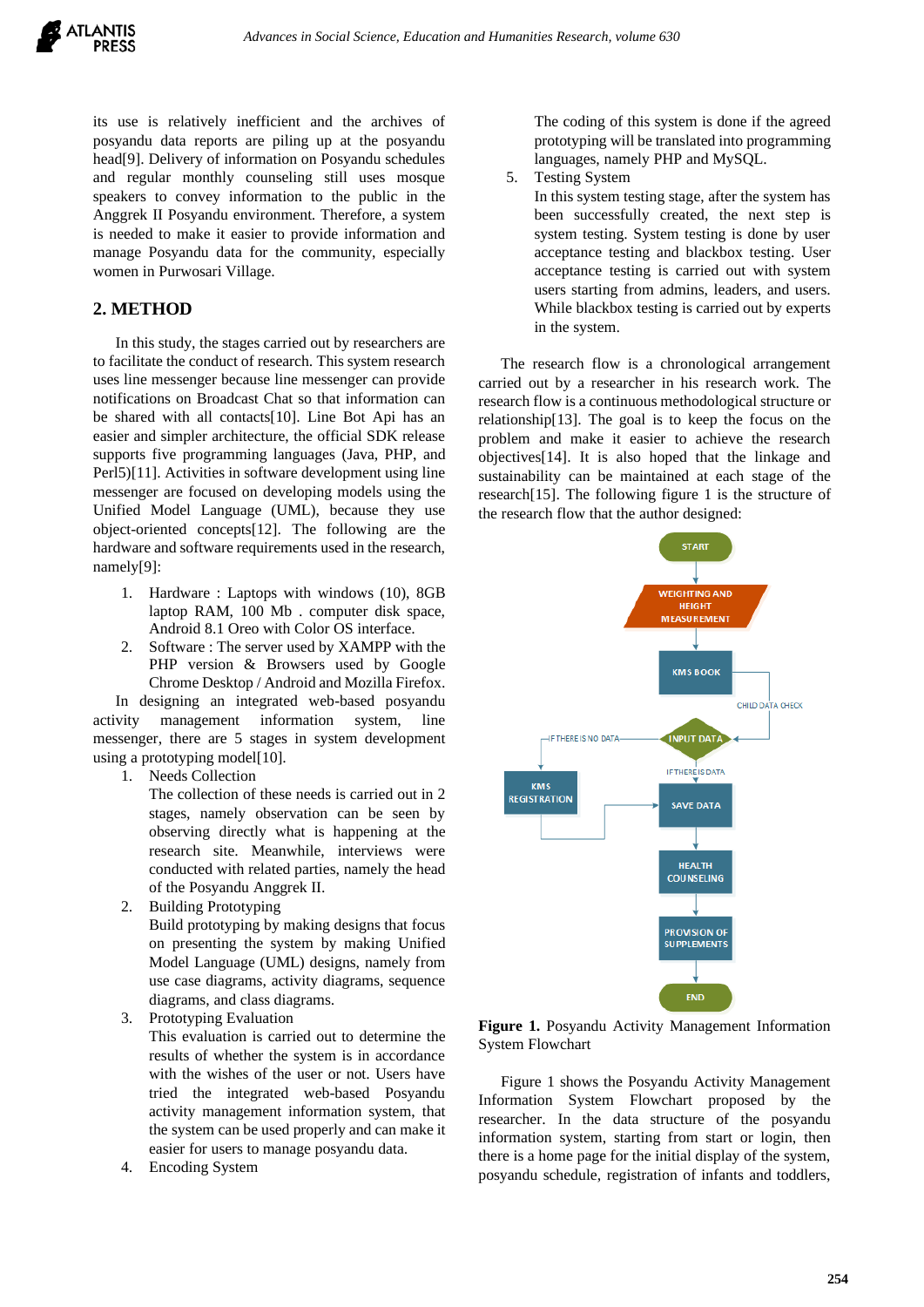registration of pregnant women, child data, maternal data and data counseling[16]. Furthermore, weighing and measuring height, then the cadres fill out the KMS book, namely the card book to be healthy, if there is data, the cadres enter the data into the information system[17]. However, if there is no data, the admin must register KMS or check the data again to find out whether the data has been filled in or not<sup>[18]</sup>. In addition to weighing and measuring height data, there are also other sequences such as health education or information sharing to mothers carried out by health experts[19]. Then after everything is done, next is the provision of supplements to pregnant women and children[20].

### **3. RESULTS AND DISCUSSION**

In the results of this research and discussion, we will discuss the stages carried out by the author in research using a frame of mind that has 5 stages[21], namely, first, gathering needs which discusses the identification of all needs carried out by observation and interviews. Second, building prototyping is the stage of making a temporary design that focuses on presenting it to users by making a Unified Model Language (UML) design. Third, Prototyping Evaluation is the stage of identifying whether the system that has been built is in accordance with the wishes of the user or not<sup>[22]</sup>. If it is appropriate, then the next step will be taken. But if not, the system is revised by repeating the previous steps. The next step is to code the system in this stage the agreed prototyping is translated into appropriate programming languages such as xampp, MySQL and php[23]. Next is Testing the System after the system has become a ready-to-use software, then the Testing process is carried out. This test is done by User Acceptance Testing and Black box Testing.

Prototyping evaluation is carried out by the user, whether the prototyping that has been built is in accordance with the wishes of the customer or not[24]. If it is appropriate, then the next step will be taken. But if not, the prototyping is revised by repeating the previous steps[25].

The following are some display results from the integrated web-based Posyandu activity management information system[26], which can be seen in Figure 2 to 13.



**Figure 2.** Login System Display

Figure 2 shows the login system display on the Posyandu Anggrek II management information system which contains a username and password and a login button to enter the system.

| 0.989                                                                                    | $\times$ +                                                                                                                   | $\alpha$<br>×<br>۰                  |
|------------------------------------------------------------------------------------------|------------------------------------------------------------------------------------------------------------------------------|-------------------------------------|
| $\leftarrow$ $\rightarrow$ $\sigma$ $\omega$ teachers through the probability of the sum |                                                                                                                              | 0.01                                |
| <b>SIMPO</b>                                                                             | ٠                                                                                                                            | <b>C</b> becomes responsive expects |
| <b>Admin</b><br><b>Links</b>                                                             | Beranda                                                                                                                      | W races / Beards                    |
|                                                                                          | PENDAFTARAN IBU<br><b>PENDAFTARAN</b><br><b>JADWAL</b><br>這<br>$\equiv$<br>BAYIDAN BALITA<br><b>HAMIL</b><br><b>POSYANDU</b> | <b>DATA ANAK</b>                    |
| <b>B</b> herauda                                                                         |                                                                                                                              | ☺                                   |
| <b>Int</b> System Setting                                                                | DATA<br>DATA IBU HAMIL                                                                                                       |                                     |
| <b>B</b> Parameter Kenefusian                                                            | 帝<br>A<br>PENYULUHAN                                                                                                         |                                     |
| <sup>C</sup> Managemen Prosyandie                                                        |                                                                                                                              |                                     |
|                                                                                          |                                                                                                                              |                                     |
|                                                                                          |                                                                                                                              |                                     |
|                                                                                          |                                                                                                                              |                                     |
|                                                                                          |                                                                                                                              |                                     |

#### **Figure 3.** Home System View

Figure 3 describes the appearance of the homepage system on the posyandu management information system after a successful login. This homepage system contains posyandu schedules, registration of infants and toddlers, registration of pregnant women, child data, data for pregnant women, counseling data and also admin system settings.

| <b>SIMPO</b>                  |                              |                         | <b>G</b> Headquarters                        |
|-------------------------------|------------------------------|-------------------------|----------------------------------------------|
| G                             | Manage Parameter Kesehatan   |                         | A first - Approximation - Thomas Indian<br>٠ |
|                               | List Farameter Kasehatan     |                         |                                              |
|                               | the a view                   | Green                   |                                              |
| of School Refiling            | <b>Bang Personne</b>         | $+$ axis                |                                              |
| <b>D</b> Parameter Mountainer | $\sim$                       | $+ z $                  |                                              |
| <b>B</b> National Projection  | how.                         | $\cdot$ $\cdot$ $\cdot$ |                                              |
|                               | <b>Browing (IN EMTIWEER)</b> |                         | $\sim$                                       |

**Figure 4.** Health Parameters System Display

Figure 4 shows the appearance of the health parameter input system. This health parameter system functions as one of the input parameters in the child's data.

| <b>SIMPO</b>                                                     | ۰                                                       |       |                             |                                            | <b>CE</b> Selectaria Pergando Anggres II |      |                |
|------------------------------------------------------------------|---------------------------------------------------------|-------|-----------------------------|--------------------------------------------|------------------------------------------|------|----------------|
| Admin<br><b>Diffuse</b>                                          | Manage Jadwal Posyandu                                  |       |                             |                                            | B. New - Jahid Reports - Jahrs/Royal     |      | $\ddot{\circ}$ |
|                                                                  | List Jadwal Posyandu                                    |       |                             |                                            |                                          |      |                |
| <b>B</b> Seconda                                                 | $5700 - 10$ . $+ 075105$                                |       | Q Search                    |                                            |                                          |      |                |
| lat System Setting                                               | Tanggal Pelaksanaan Posyandu * Jam Pelaksanaan Posyandu |       | Tempot Pelaksanaan Posyando | Keglatan Posyanda                          | $2$ . Action                             |      |                |
| <b>El</b> Paramuter Kesehatan                                    | 2013-01-14                                              | 15.40 | runnin bapak basen          | pemberian vitamin dan pengocekan kesehatan | ୵୲<br>∙⊩                                 |      |                |
| <b>B</b> Manajemen Perspando                                     | 3023-04-08                                              | 14.00 | riumah Bapak Insura         | prestantas vaksis.                         | ٠                                        |      |                |
| <b>A</b> Jadwid Polyandu<br><b>III</b> Pendaturun Basi Dan Balda | Showing 1 to 2 of 2 entries                             |       |                             |                                            | Previous                                 | Next |                |
| <b>IR</b> rendshaws for rand<br><b>C Digital</b>                 |                                                         |       |                             |                                            |                                          |      |                |
| <b>+ Dida Bu Hamil</b>                                           | +Tankuh +Haitikasi                                      |       |                             |                                            |                                          |      |                |
| <b>O</b> Data Person/June                                        |                                                         |       |                             |                                            |                                          |      |                |

**Figure 5.** Posyandu Schedule System Display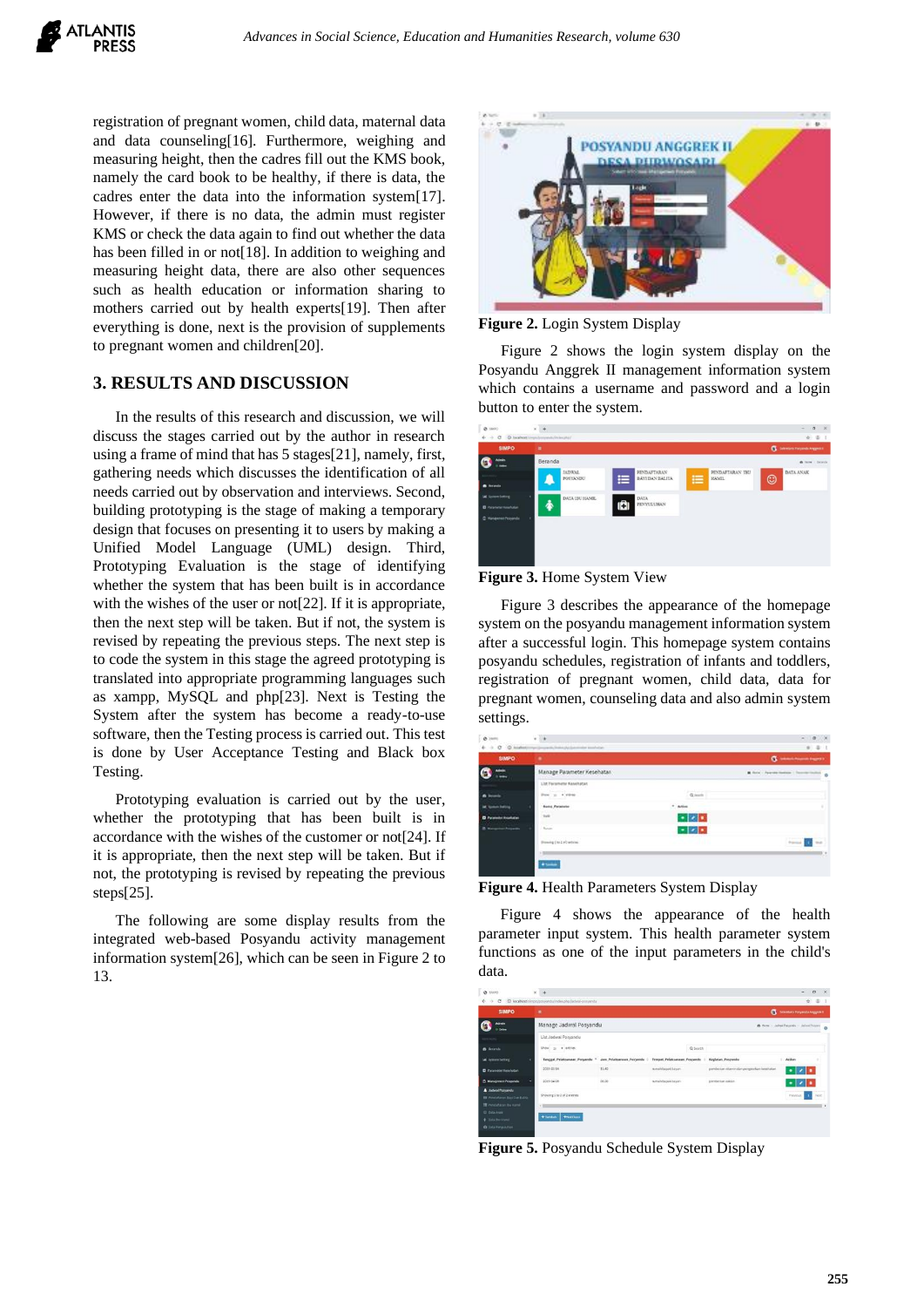Figure 5 shows the appearance of the posyandu schedule system which contains the date of posyandu implementation, posyandu implementation hours, posyandu implementation locations, posyandu activities and several action buttons starting from the report print, edit, delete, add and notification buttons.



**Figure 6.** Posyandu Schedule Notification System Display

Figure 6 shows the appearance of the posyandu schedule notification system for users that has been shared by the admin. Notification with the posyandu schedule line application model for users to convey information on the posyandu schedule that is being held at the posyandu.

| <b>CA</b> SAIRO                                              | ¥<br>×                                                        |            |                                                                                                                              |            |                   |       |        |               |                                                                  | $\alpha$       |
|--------------------------------------------------------------|---------------------------------------------------------------|------------|------------------------------------------------------------------------------------------------------------------------------|------------|-------------------|-------|--------|---------------|------------------------------------------------------------------|----------------|
| Ć                                                            | @ localhost/simps/posyands/index.php/pendattace-bay-dan-balla |            |                                                                                                                              |            |                   |       |        |               |                                                                  | 4.1<br>京       |
| <b>SIMPO</b>                                                 | ٠                                                             |            |                                                                                                                              |            |                   |       |        |               | <b>CE</b> Schlestans Polyambi Anggrik II                         |                |
| <b>Admin</b><br><b>Distance</b>                              | Manage Pendaftaran Bayi Dan Balita                            |            |                                                                                                                              |            |                   |       |        |               | @ Nove - Pendaltaran Kaul San Balifa - Pendaltaran Sayı Dan Bali | $\circ$        |
|                                                              | List Pendaftaran Bayi Dan Balita                              |            |                                                                                                                              |            |                   |       |        |               |                                                                  |                |
| <b><i>B. becards</i></b>                                     | Show is a entries                                             |            |                                                                                                                              |            | Q Search          |       |        |               |                                                                  |                |
| <b>IM</b> System Setting                                     |                                                               |            | Nomor_Pendaltaraf Tanggal_Pendaltaran Nama Balita_dan_Bayi Tanggal_Lahir Berat_Badan Tinggi_Badan Nama_Ayalt Nama the Alamat |            |                   |       |        |               |                                                                  | Kelompok Dasaw |
| <b>D</b> Passmake Keseliatan                                 | 1111                                                          | 2019-06-16 | Julio Alvaro Anvanto                                                                                                         | 2018-02-20 | $11\,\mathrm{kg}$ | 80 cm | ÷      | <b>Yulis</b>  | Dictambileren 5/3<br><b>Cri. Pursentain</b>                      |                |
| C Managemen Posyandu                                         |                                                               |            |                                                                                                                              |            |                   |       |        |               |                                                                  |                |
| A. Jadwal Provanda                                           |                                                               |            |                                                                                                                              |            |                   |       |        |               |                                                                  |                |
| <b>IS Pendaftaran Bavi Dan Builta</b><br>E redatagn bu Hamil | 1112                                                          | 2019-06-18 | Keysha Dinara Elchira                                                                                                        | 2018-11-16 | 6.4 kg            | ٠     | $\sim$ | 511<br>Endang | Dictambiance -<br>Dr. Purvishant                                 |                |
| C DISLANA                                                    |                                                               |            |                                                                                                                              |            |                   |       |        |               |                                                                  |                |
| + outs the Hamil                                             |                                                               |            |                                                                                                                              |            |                   |       |        |               |                                                                  |                |
| <b>D</b> . Data Finanzishan                                  | 2213                                                          | 2010-06-16 | Ahtar Shafkilla<br>Hautauzza P                                                                                               | 2017-02-13 | $11\,\mathrm{kg}$ | ÷     | z      | 55<br>Endang  | Dictambiliareo -<br>Dr. Purwosan's                               |                |
|                                                              | 1114                                                          | 2019-06-18 | Sabrina Milda Valencia                                                                                                       | 2016-12-31 | 6,2 kg            | 110cm | ÷      | Jurish.       | Dr.Sambikerep -<br><b>St.Purwotart</b>                           |                |
|                                                              | 1115                                                          | 2019-04-14 | Rahmat.                                                                                                                      | 2018-06-21 | 7.5 kg            | 82 cm |        | <b>Nalls</b>  | Dictambilisme -<br>Dr.Panworani                                  |                |

**Figure 7.** Baby and Toddler Registration System Display

Figure 7 shows the display of the baby and toddler registration system which contains the registration number, registration date, toddler and baby names, date of birth, weight, height, father's name, mother's name, address, dasawisma group, description and several actions starting from the buttons. print reports, edit, delete and add.

| -<br>c                                                           | @ locabost/impo/possindu/edecahoj/predatase-du-hand |                                                                             |                       |                 |    |                                   |                                                           |              |                                                   |          | ☆ ☆ ! |
|------------------------------------------------------------------|-----------------------------------------------------|-----------------------------------------------------------------------------|-----------------------|-----------------|----|-----------------------------------|-----------------------------------------------------------|--------------|---------------------------------------------------|----------|-------|
| <b>SIMPO</b>                                                     | ٠                                                   |                                                                             |                       |                 |    |                                   |                                                           |              | <b>CE</b> Selentaris Porgonda Anggrish II         |          |       |
| <b>Admin</b><br>o delle                                          | Manage Pendaftaran Ibu Hamil                        |                                                                             |                       |                 |    |                                   |                                                           |              | @ Home - Pentafacen Nu Pamil - Pendafteren by Ham |          | ٠     |
|                                                                  | List Pendaftaran Ibu Hamil                          |                                                                             |                       |                 |    |                                   |                                                           |              |                                                   |          |       |
| <b><i>a</i></b> fleranda                                         | Show 10 . whiles                                    |                                                                             |                       |                 |    | Q Search                          |                                                           |              |                                                   |          |       |
| <b>IAI</b> System Setting                                        |                                                     | Nomer Pendaltaraf Tanggal Pendaltaran Nama Ibu Hamil Umur Nama Suami Alamat |                       |                 |    |                                   | Kelompok Dasawisma Hamil Ke Jumlah Anak Keterangan Action |              |                                                   |          |       |
| <b>Q</b> Passmeter Kesehatan                                     | 2111                                                | 2019-05-06                                                                  | Dail Punicanti        | $22 -$<br>tahin |    | Di-Sanbikevo 4/3<br>DLPursings1   |                                                           |              |                                                   | $\sim$   |       |
| C Manajemen Posyando                                             |                                                     |                                                                             |                       |                 |    |                                   |                                                           |              |                                                   |          |       |
| <b>A</b> Jadeal Penanda                                          |                                                     |                                                                             |                       |                 |    |                                   |                                                           |              |                                                   |          |       |
| III Pendataran Bay Dan Balita<br><b>EE</b> Pendaftaran ibu Hamil | 2112                                                | 2015-06-16                                                                  | Sidarei               | 28<br>tahun     |    | Di Sambilenco 8/3<br>DL/horwagen  |                                                           | $\mathbf{r}$ | $\mathbf{A}$                                      | ٠        |       |
| C Data Anale                                                     |                                                     |                                                                             |                       |                 |    |                                   |                                                           |              |                                                   |          |       |
| + Data Romanni                                                   |                                                     |                                                                             |                       |                 |    |                                   |                                                           |              |                                                   |          |       |
| <b>D</b> Dida Periodisham                                        | 2113                                                | 2010/04/02                                                                  | Ma Irawatt            | 28.<br>tabun    |    | Dk.Samblkerep 8/3<br>Dr.Porwosan  |                                                           |              |                                                   | ×        |       |
|                                                                  |                                                     |                                                                             |                       |                 |    |                                   |                                                           |              |                                                   |          |       |
|                                                                  | 2134                                                | 2015-03-04                                                                  | Nafirotun Niswah.     | 21              | 14 | Di Samblianto 6/3                 |                                                           | x.           | o.                                                | $\alpha$ |       |
|                                                                  |                                                     |                                                                             |                       | tahun           |    | <b>OL/NYWONA</b> 1                |                                                           |              |                                                   |          |       |
|                                                                  |                                                     |                                                                             |                       |                 |    |                                   |                                                           |              |                                                   |          |       |
|                                                                  | 2213                                                | 2018-02-28                                                                  | <b>Anisa Fitriani</b> | 22<br>tahun.    |    | Dk.Sambikerep 5/3<br>Di Picwolari |                                                           |              | ö                                                 |          |       |

**Figure 8.** Maternity Registration System Display

Figure 8 shows the display of the registration system for pregnant women which contains the registration number, registration date, name of pregnant women, age, husband's name, address, dasawisma group, pregnant to, number of children, description and several actions starting from the report print button, edit, remove and add.

| c                                                          | @ tocalhost/simps/possedu/edita.php/data-anak |                                     |            |               |                  |                                                                                                                                                   |        |         |          | ☆ ②                                         |
|------------------------------------------------------------|-----------------------------------------------|-------------------------------------|------------|---------------|------------------|---------------------------------------------------------------------------------------------------------------------------------------------------|--------|---------|----------|---------------------------------------------|
| <b>SIMPO</b>                                               | ٠                                             |                                     |            |               |                  |                                                                                                                                                   |        |         |          | <b>CE</b> Schridam Polyandi Anggrist II     |
| <b>Admin</b><br><b>Codes</b>                               | Manage Data Anak                              |                                     |            |               |                  |                                                                                                                                                   |        |         |          | <b>65 Hone Detences Detailed</b><br>$\circ$ |
|                                                            | List Data Anak                                |                                     |            |               |                  |                                                                                                                                                   |        |         |          |                                             |
| <b>B</b> Bronda                                            | Show 12 v entries                             |                                     |            |               |                  | Q Search                                                                                                                                          |        |         |          |                                             |
| (at System Setting)<br>٠                                   |                                               |                                     |            |               |                  | Tanggal Poryandr Nama Anak Tanggal Labir Nama Oranglasi Umur Kelompok Dasawiensi Berat Badan Tinggi Badan Parameter Kesehatan Petayanan Yang Dibe |        |         |          |                                             |
| <b>D</b> Parameter Kesehatan                               | 2019-06-16                                    | Keyota<br>Dinata Elcira             | 2036-11-08 | Sil Endang    | 6361             | - 1                                                                                                                                               | 6,4 kg | ÷       | Turney   | ×                                           |
| <b>C</b> Manajemen Posyandu                                |                                               |                                     |            |               |                  |                                                                                                                                                   |        |         |          |                                             |
| A. Jadwid Prevanchi                                        |                                               |                                     |            |               |                  |                                                                                                                                                   |        |         |          |                                             |
| III Pendaturan Bayi Dan Balifar<br>图 Pendataran Buildereil | 2019-06-16                                    | ANM<br><b>Challed</b>               | 2017-12-13 | Stribhdang    | 27<br>bin        | $\sim$                                                                                                                                            | 31kg   | $\sim$  | Natk.    | ×                                           |
| Children Anale                                             |                                               | <b>Hadahara</b><br>٠                |            |               |                  |                                                                                                                                                   |        |         |          |                                             |
| <b>4</b> Entitle Rochbarol                                 |                                               |                                     |            |               |                  |                                                                                                                                                   |        |         |          |                                             |
| O folk Percedutors                                         | 2010-06-16                                    | Sabrina<br><b>Hilds</b><br>Valensia | 2018-12-31 | <b>Jurish</b> | $5\,h\text{m}$ - |                                                                                                                                                   | 8.3 kg | 110 cm  | Natk     |                                             |
|                                                            | 2019-06-16                                    | <b>Rahmat</b>                       | 2018-06-21 | Nalla         | 25<br>bin        | i.                                                                                                                                                | 7,5 kg | 82 cm   | NAW.     | ı.                                          |
|                                                            | 2010-06-16                                    | <b>Nadia Acity</b>                  | 2018-06-00 | SOURING       | 22<br>h/m        | ×                                                                                                                                                 | 7.5 kg | $75$ cm | National | i.                                          |

**Figure 9.** Child Data System Display

Figure 9 shows the display of the child's data system which contains the date of the posyandu, child's name, date of birth, parent's name, age, dasawisma group, weight, height, health parameters, services provided, immunization, notes and several actions ranging from report print, edit, delete and add buttons.

| @ samo                                                                                | $\times$ +                                          |                   |              |                                                                                                                                              |            |          |            |                |  | $\sim$                                 | $\sigma$<br>$\dot{\mathbf{x}}$ |
|---------------------------------------------------------------------------------------|-----------------------------------------------------|-------------------|--------------|----------------------------------------------------------------------------------------------------------------------------------------------|------------|----------|------------|----------------|--|----------------------------------------|--------------------------------|
| $\alpha$<br>$\rightarrow$<br>e.                                                       | @ localbost/simpo/posyandu/index.php/data-ibu-hamil |                   |              |                                                                                                                                              |            |          |            |                |  |                                        | ☆ ● 1                          |
| <b>SIMPO</b>                                                                          | ٠                                                   |                   |              |                                                                                                                                              |            |          |            |                |  | Constant Propositi Anggrek II          |                                |
| Admin<br>Il Oder                                                                      | Manage Data Ibu Hamil                               |                   |              |                                                                                                                                              |            |          |            |                |  | B Home - Data Recitated - Data Burling | $\circ$                        |
|                                                                                       | List Data Ibu Hamil                                 |                   |              |                                                                                                                                              |            |          |            |                |  |                                        |                                |
| <b>B</b> teranta                                                                      | Show 10 . entries                                   |                   |              |                                                                                                                                              |            | Q Search |            |                |  |                                        |                                |
| M. System Setting                                                                     |                                                     |                   |              | Tanggal Posyandr . Nama thu Hamil Umur   Kelompok Dasawluma  Tanggal Pendaftaran Awal Umur Kehamilan  Hamil Ke  Berat Badan  Catatan  Action |            |          |            |                |  |                                        |                                |
| <b>CI</b> Parameter Kesehatan                                                         | 2016-05-16                                          | Sutanni           | 28<br>tahun  | 8/3                                                                                                                                          | 2014-06-30 |          | 4 minggy   | $\overline{1}$ |  | ٠                                      |                                |
| <b>C. Managemen Polyandy</b>                                                          |                                                     |                   |              |                                                                                                                                              |            |          |            |                |  | ۰                                      |                                |
| <b>A</b> Jadwid Penyandia<br>III Fendalteran itayi Dan Balda<br>图 Pendatakan bu Hamil | 2010-06-16                                          | Divi Lestan       | 28<br>tahuis | 7/3                                                                                                                                          | 2019-04-17 |          | # minggu   | $\mathbf{z}$   |  | ∙                                      |                                |
| O cata Anat<br>+ Data thu Homil                                                       | 2015-06-16                                          | Ita Rini Suglarti | 35<br>tahun  | 7/3                                                                                                                                          | 3009-01-12 |          | 20 minutes | ö              |  | ٠<br>۰<br>٠                            |                                |
| <b>Q</b> Gata Pennsylvitan                                                            | 2019-06-16                                          | Sri Hahvuni       | 35<br>tatun  | 1/3                                                                                                                                          | 2019-05-06 |          | 8 minger   | $\overline{z}$ |  | ≘<br>٠                                 |                                |
|                                                                                       | 2010-06-16                                          | Partic            | 22<br>tahun  | 7/3                                                                                                                                          | 2015 02-28 |          | 10 minger  | $\alpha$       |  | Ξ<br>$\overline{\phantom{a}}$<br>٠     |                                |
|                                                                                       | 2019-05-16                                          | Dwi Punwanti      | 33.<br>tabum | 4/3                                                                                                                                          | 2019-05-06 |          | 8 mingps   | $\circ$        |  | ٠<br>٠                                 |                                |

**Figure 10.** Maternity Data System Display

Figure 10 shows the display of the data system for pregnant women which contains the date of the posyandu, the name of the pregnant woman, the age, the dasawisma group, the registration date, gestational age, pregnant to, weight, notes and several actions starting from the report print button, edit, delete and added.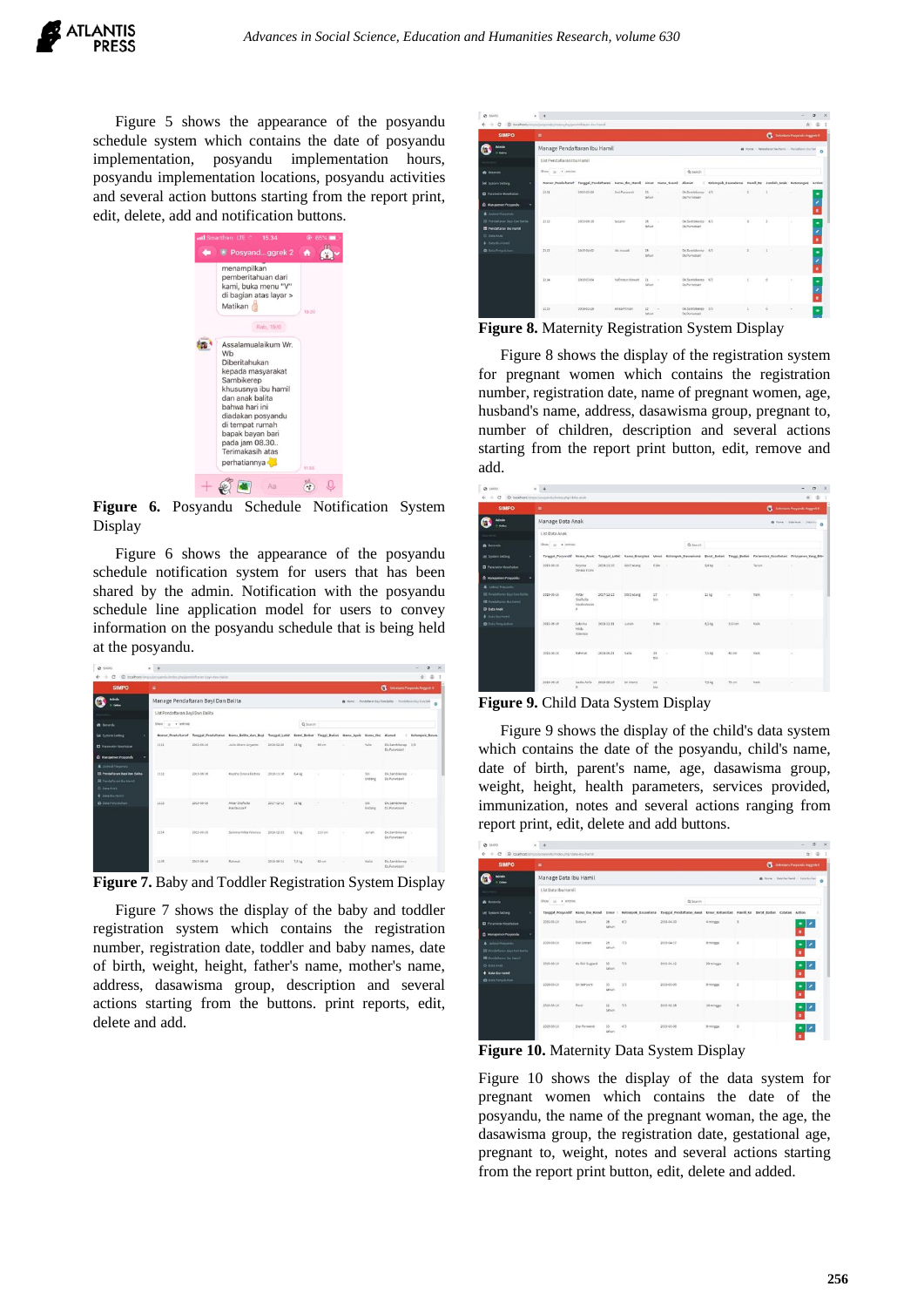| <b>SIMPO</b>                                                                                  | ٠                           |                                                                 |           |                                 |             |                                                                                  | Sciences Possedu Argenti II    |    |      |
|-----------------------------------------------------------------------------------------------|-----------------------------|-----------------------------------------------------------------|-----------|---------------------------------|-------------|----------------------------------------------------------------------------------|--------------------------------|----|------|
| <b>Admin</b><br>0 delive                                                                      | Manage Data Penyuluhan      |                                                                 |           |                                 |             |                                                                                  | Britan Dichristier Dichronin O |    |      |
|                                                                                               | List Data Penyuluhan        |                                                                 |           |                                 |             |                                                                                  |                                |    |      |
| <b>B</b> bronds                                                                               | Show 10 . winning           |                                                                 |           |                                 |             | Q search                                                                         |                                |    |      |
| <b>IM</b> System Setting                                                                      |                             | Tanggal, Pelaksanaan Tempat, Pelaksanaan Jenis Kegiatan Sasaran |           |                                 |             | Uralan Keekstan                                                                  | Keteranzan Action              |    |      |
| <b>D</b> Parameter Kesehatan<br><b>C</b> Manajemen Posyandu<br>٠                              | 10 Januari 2019             | Rumah Bapak Bayan<br>Rant                                       | Pencentia | Analy Rufilla dan Briz<br>Hamil |             | Penimbangan anak balita dan ibu hamil disatankan ibu bidan<br>untuk salalu aktif | ×                              | ٠  |      |
| A Jadval Freyands<br><b>III</b> Pendaltaran Keyi Dan Balifa<br><b>18 Pendaturan Buildered</b> | 14 Februari 2019            | Rumah Bapak Bayan<br>Barr                                       | Pencandia | <b>Anak Rollita</b>             | anak balita | Memberikan pengetahuan tentang pentingnya vitamin A yatuk                        | ×                              | ∙⊥ |      |
| O Dista Anak<br><b>4</b> Data Bureaux                                                         | Showing 1 to 2 of 2 entries |                                                                 |           |                                 |             |                                                                                  | President                      |    | Note |
| <b>Q</b> Data Penyahahan                                                                      |                             |                                                                 |           |                                 |             |                                                                                  |                                |    |      |

**Figure 11.** Extension Data System Display

Figure 11 shows the display of the extension data system which contains the date of implementation, place of implementation, types of activities, targets, descriptions of activities, descriptions and several actions starting from the report print button, edit, delete, add and notification.



**Figure 12.** Extension Notification System Display

Figure 12 shows the display of extension information notifications that have been shared by the admin through the line application.



**Figure 13.** Display System Logout

Figure 13 shows the display of the system logging out or logging out of the system. So the user will select the menu icon in the upper right corner after the system is clicked it will appear as shown above.

At this stage of testing is done using the Chrome browser and several other browsers. This test was conducted to evaluate the design of an integrated webbased Posyandu activity management information system with line messenger. The testing methods used in this system are User Acceptance Testing and Black Box Testing[27].

User acceptance is carried out to find out about user opinions for the integrated web-based Posyandu activity management information system in terms of line messenger in terms of the benefits and usability of the system[28]. User acceptance is carried out on 3 respondents. The results of the user acceptance test can be seen in the attachment. The following explains the score of each statement and the percentage of system testing is:

- $1 =$  Strongly disagree
- $2 = Disagree$
- $3 =$  Uncertain
- $4 = \text{Agree}$
- $5 =$  Strongly Agree

To find out whether the posyandu management information system is feasible to use based on the following criteria:

 $100\%$  = Very Eligible 80% - 99% = Eligible 70% - 79% = Fairly Decent 60% - 69% = Not Eligible  $<$  59% = Very Unfit

Here are the questions that were at the time of black box testing:

- 1) Is the SIMPO system useful for admins, leaders, and users in terms of productivity?
- 2) Is the SIMPO system useful for admins, leaders, and users in terms of performance?
- 3) Is the SIMPO system useful for admins, leaders, and users in terms of effectiveness?
- 4) Is the SIMPO system useful for admins, leaders, and users in terms of usability?
- 5) Is the SIMPO system easy to understand?
- 6) Is the SIMPO system easy to use?
- 7) Is the presentation of the output appropriate?
- 8) Is the information clear?

The following are the results of user acceptance testing which are shown in table 1.

|  | Table 1. User Acceptance Testing Results |  |
|--|------------------------------------------|--|
|  |                                          |  |

|             |       | <b>Respondents and Score</b> |       |  |  |  |  |  |
|-------------|-------|------------------------------|-------|--|--|--|--|--|
| Question    | Admin | Leader                       | User  |  |  |  |  |  |
|             |       |                              | 5     |  |  |  |  |  |
| 2           | 5     |                              |       |  |  |  |  |  |
| 3           | 5     | 5                            | 5     |  |  |  |  |  |
| 4           | 5     | 5                            | 5     |  |  |  |  |  |
| 5           | 5     | 5                            | 4     |  |  |  |  |  |
| 6           | 4     | 5                            | 5     |  |  |  |  |  |
|             | 5     | 4                            | 4     |  |  |  |  |  |
| 8           | 5     |                              | 5     |  |  |  |  |  |
| Total score | 38    | 36                           | 37    |  |  |  |  |  |
| Percentage  | 95%   | 90%                          | 92.5% |  |  |  |  |  |
| Total       |       | 92.5%                        |       |  |  |  |  |  |

Based on the results of the tests that have been carried out, it can be seen that the percentage achieved is as follows:

Reached  $= 11/11 \times 100\% = 100\%$ 

Filed =  $0/10 \times 100\% = 0\%$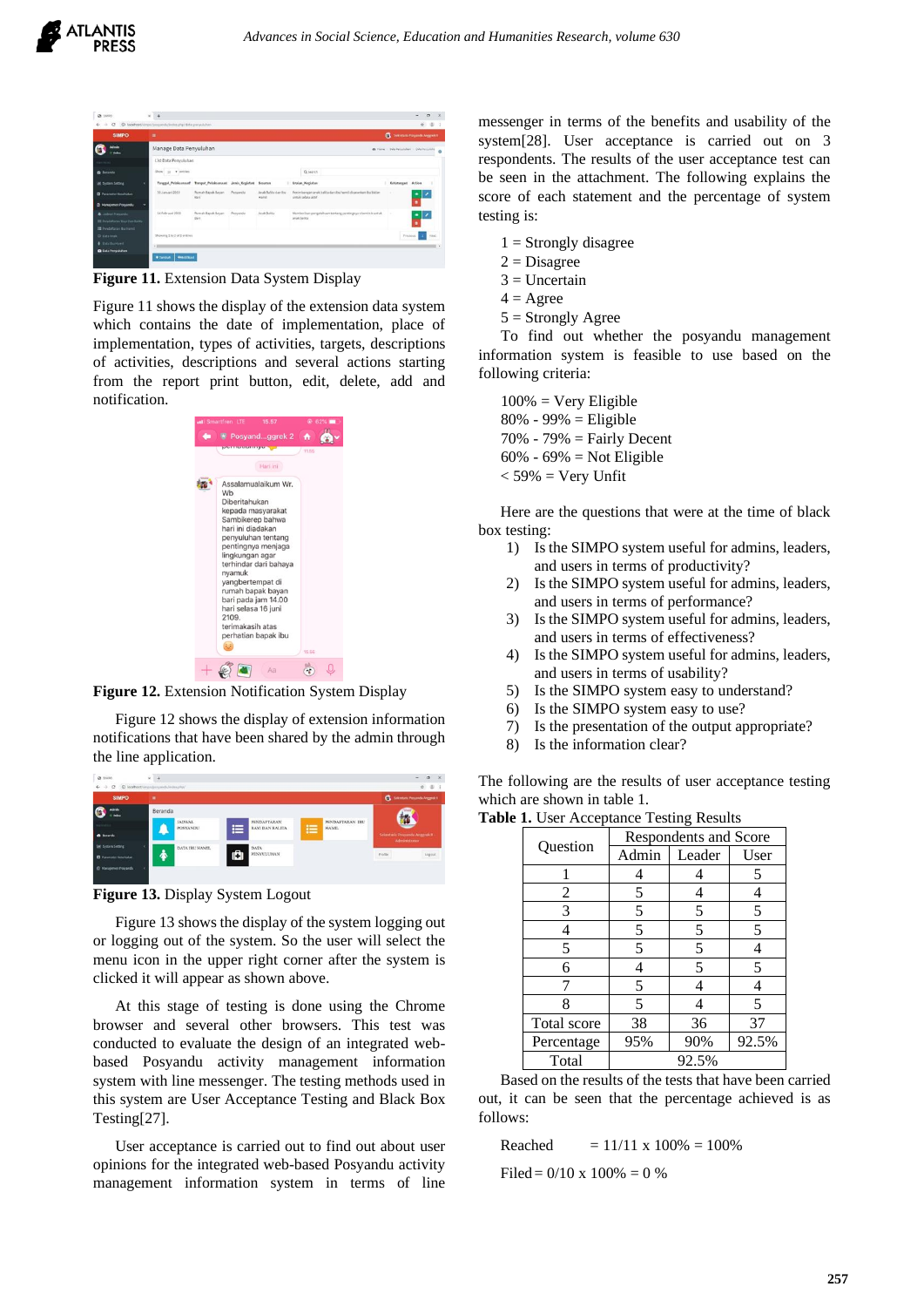So from the results of the Black Box Testing test obtained with a percentage result of 100% it is feasible to use.

This integrated web-based Posyandu activity management information system was created because posyandu information reports are still in manual form which are still written in different books, so their use is relatively inefficient and the archives of posyandu information reports are piling up at the posyandu head. Delivery of information on Posyandu schedules and regular monthly counseling still uses mosque speakers to convey information to the public in the Anggrek II Posyandu environment. Therefore, the researcher created a web-based integrated Posyandu activity management information system using line messenger using the prototyping research method. This method was chosen because in this prototyping method it is very suitable to be applied to high-risk conditions where the problems are not well structured, there are fluctuations in user needs that change from time to time, interaction with users is an absolute requirement and the available time is very limited so that it needs an immediate solution. The integrated web-based Posyandu activity management information system is good for use at the Anggrek II Posyandu in Purwosari Village.

This system is made using PHP and MySQL programming languages with Xammp and SublimeText tools. This system has 3 users, namely admin, leadership and users as recipients of line messenger notifications. In this system, the admin is a cadre as the secretary of the Orchid Posyandu II who is in charge of inputting the data in the Orchid II Posyandu. The leader here is the head of the Posyandu Anggrek II who monitors the SIMPO operation. While the user is the community, especially the women in the Posyandu Anggrek II, Purwosari Village. This system contains health parameters as options or data input in the child's data, then the posyandu schedule is also available as an archive and information delivery of posyandu being held. thirds, there is the registration of infants and toddlers as a registration menu for infants and toddlers before conducting a health check. Fourth, there is the registration of pregnant women, namely the registration menu for pregnant women before carrying out the examination. Furthermore, there is data on children and data on pregnant women as report archives. The last is the extension data as well as archival data and also the delivery of information to the people of Purwosari Village, especially mothers, that counseling will be held.

Testing on the system is carried out with two types of testing, namely user acceptance testing and black box testing. Testing User Acceptance Test, carried out to test the suitability of the system with user needs. Where for user acceptance testing by admins, leaders and users of this system is proven to be in accordance with the needs with a percentage of 92.5%.

In black box testing is done to test the way the system is used. In these two tests it is proven that this system is feasible to use with a percentage of 100%.

#### **4. CONCLUSION**

The conclusions of this study are as follows:

- 1. This integrated line messenger web-based Posyandu activity management information system was built using the PHP and MySQL programming languages using the prototyping method.
- 2. Based on User Acceptance Tests conducted on 3 test respondents. The integrated web-based posyandu activity management information system has a percentage of 92.5%. While the Black Box test gets a percentage of 100%, it means that the system that has been made is suitable for use.
- 3. With a web-based integrated Posyandu activity management information system, line messenger can make it easier for cadres to manage data and information at the Anggrek II Posyandu.

### **REFERENCES**

- [1] H. Pujianto and S. Rokhmah, "Analysis of "E-Patient UNS" Application System for Online Registration of UNS Hospital Patients," *int. J. Comput. inf. syst.*, vol. 02, no. 01, pp. 10–13, 2021.
- [2] A. Boiko, V. Shendryk, and O. Boiko, "Information systems for supply chain management: Uncertainties, risks and cyber security," *Procedia Comput. science.*, vol. 149, pp. 65–70, 2019.
- [3] C. Wang *et al.*, "Efficacy of computer-based endoscope cleaning and disinfection using a hospital management information system," Am. J. Infects. Control, vol. 44, no. 8, pp. e141–e143, 2016.
- [4] SS Gilbert *et al.*, "The impact of an integrated electronic immunization registry and logistics management information system (EIR-eLMIS) on vaccine availability in three regions in Tanzania: A pre-post and time-series analysis," Vaccine, vol. 38, no. 3, pp. 562–569, 2020.
- [5] M. Savitsky *et al.*, "Recording information on protein complexes in an information management system," J. Struct. Biol., vol. 175, no. 2, pp. 224–229, 2011.
- [6] J. Woollen, R. Scott, R. Lucero, and S. Bakken, "A semi-automated approach for analyzing collages to inform the design of a family health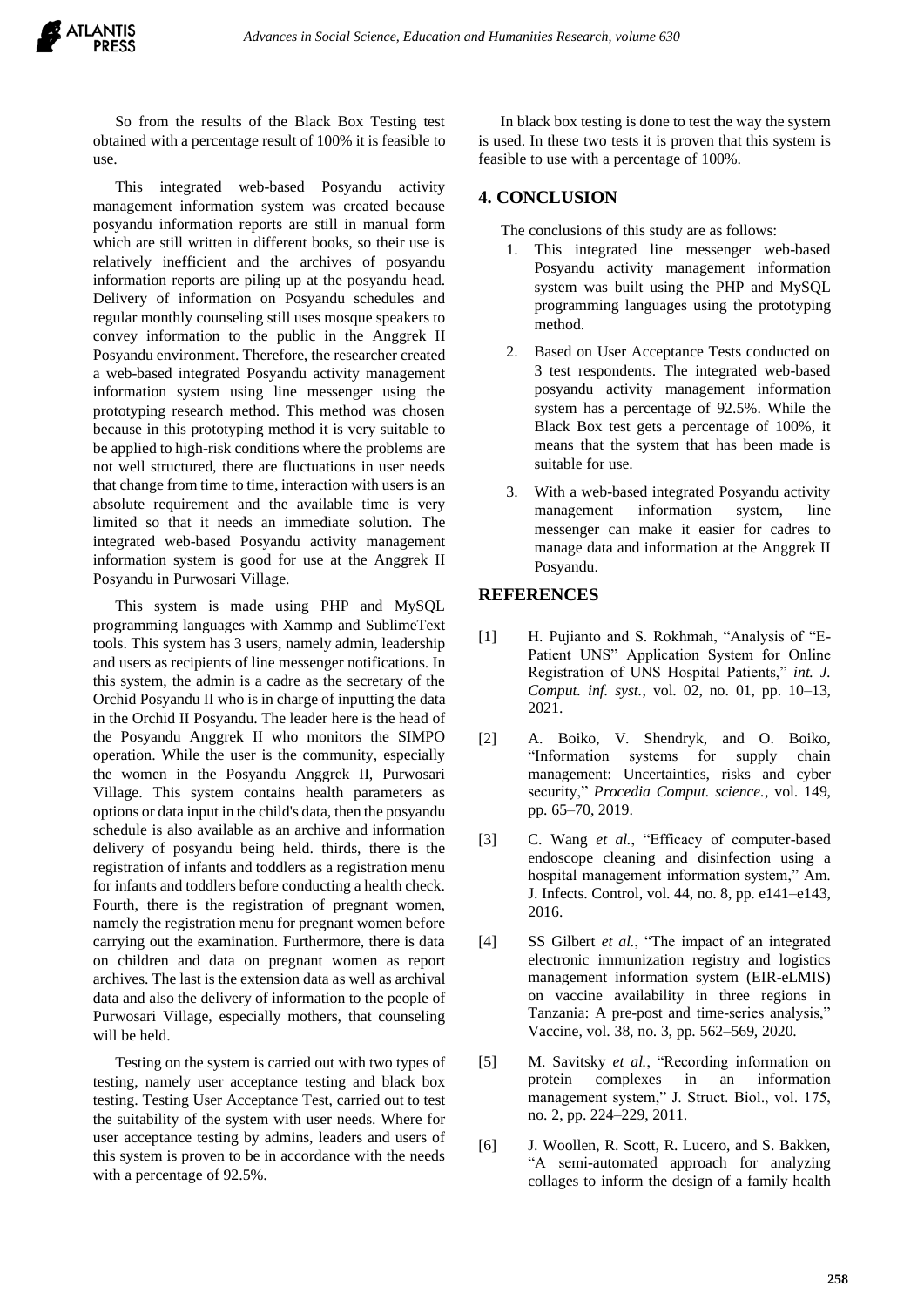**ATLANTIS** 

information management system for Hispanic dementia caregivers," J. Biomed. Inform., vol. 95, 2019.

- [7] A. Ardila *et al.*, "XRepo Towards an information system for prognostics and health management analysis," Procedia Manuf., vol. 42, no. 2019, pp. 146–153, 2020.
- [8] D. Wang *et al.*, "A novel application of educational management information system based on micro frontends," Procedia Comput. Sci., vol. 176, pp. 1567–1576, 2020.
- [9] SH Afrizal, PW Handayani, AN Hidayanto, T. Eryando, M. Budiharsana, and E. Martha, "Barriers and challenges to Primary Health Care Information System (PHCIS) adoption from health management perspective: A qualitative study," *Informatics Med. Unlocked*, vol. 17, no. May, p. 100198, 2019.
- [10] H. Berndt and M. Herczeg, "An Integrated Information and Decision-Support System for the Management of Mass Casualty Incidents," *IFAC-PapersOnLine*, vol. 52, no. 19, pp. 199– 204, 2019.
- [11] S. Jacobsson, PO Arnäs, and G. Stefansson, "Automatic information exchange between interoperable information systems: Potential improvement of access management in a seaport terminal," *res. Transp. Buses. Manag.*, vol. 35, no. March, p. 100429, 2020.
- [12] M. Kunath and H. Winkler, "Usability of information systems to support decision making in the order management process," *Procedia CIRP*, vol. 81, pp. 322–327, 2019.
- [13] A. Deharja and MW Santi, "The evaluation of hospital information system management based on hot-fit model at rsu dr . h . Koesnadi Bondowoso 2018,"*Proceedings B. 1st Int. Food Agric.*, pp. 486–490, 2018.
- [14] E. Syam, "Design of Integrated Student and Lecturer Data Management Information System," *It J. Res. Dev.*, vol. 2, no. 2, pp. 45–51, 2018.
- [15] M. Cai, M. Li, and W. Cao, "Blockchain based Data Distribution and Traceability Framework in the Electric Information Management System," *Procedia Comput. science.*, vol. 162, 2019, pp. 82–87, 2019.
- [16] T. Saha, RH Bhuiya, ZU Masum, MR Islam, and JA Chowdhury, "Hospital Pharmacy Management System and Future Development Approaches in Bangladeshi Hospital," *Bangladesh Pharm. J.*, vol. 20, no. 2, pp. 180– 187, 2018.
- [17] A. Seth, A. John Coffie, A. Richard, and S. Adu-Yeboah Stephen, "Hospital Administration Management Technology Adoption; A Theoretical Test of Technology Acceptance Model and Theory of Planned Behavior on HAMT Adoption,"*Am. J. Public Healing. res.*, vol. 7, no. 1, pp. 21–26, 2019.
- [18] D. Demirel, "Hospital Management Information Systems in Health Sector and Development in Turkey Journal of Current Researches on Health Sector Hospital Management Information Systems in Health Sector and Development in Turkey," *J. Curr. res. heal. Sect.*, vol. 7, no. 1, pp. 37–50, 2017.
- [19] M. Ali Akram, M. Iqbal Mahmud, S. Riad Bin Ashraf, S. Awal, and S. Talapatra, "Enhancing the Healthcare Service Using Quality Function Deployment and Database Management System in the Outpatient Department of a Government Hospital of Bangladesh," *int. res. J. Eng. Technol.*, vol. 5, no. 4, pp. 2022–2029, 2018.
- [20] ED Kim, KKY Kuan, MR Vaghasiya, N. Gunja, J. Penm, and SK Poon, "Evaluating user satisfaction and organizational benefits of electronic medication management system in an Australian hospital," *Proc. 28th Australia. conf. inf. syst. ACIS 2017*, 2017.
- [21] MG Nkanata, EO Makori, and G. Irura, "Comparative Analysis of Hospital Information Management Systems among Healthcare Workers in Two Selected Hospitals in Kenya," *Libra. Philos. practice.*, no. December, p. 1, 2018.
- [22] S. Catellani, L. Bonato, S. Huber, and E. Mezzetti, "Challenges in the implementation of MrsP," *Lect. Notes Comput. science. (including Subser. Lect. Notes Artif. Intell. Lect. Notes Bioinformatics)*, vol. 9111, no. 214, pp. 179–195, 2015.
- [23] A. Setiawan and AI Purnamasari, "Development of Smart Homes With ESP32 Microcontrollers and MC-38 Door Magnetic Switch Sensors Based on Internet of Things (IoT) to Improve Early Detection of Residential Security," *J. RESTI (System Engineering and Information Technology)*, vol. 3, no. 3, pp. 451–457, 2019.
- [24] YI Mukti, "Web-Based School Asset Management Information System," in *Indonesian Journal of Business Intelligence (IJUBI)*, 2019, vol. 1, no. 2, pp. 632–638.
- [25] AN Cahyanti and BE Purnama, "Management Information System Development Pakis Baru Nawangan Health Center," Speed J. – Research Center. eng. and Education, vol. 4, no. 4, pp. 17– 21, 2017.